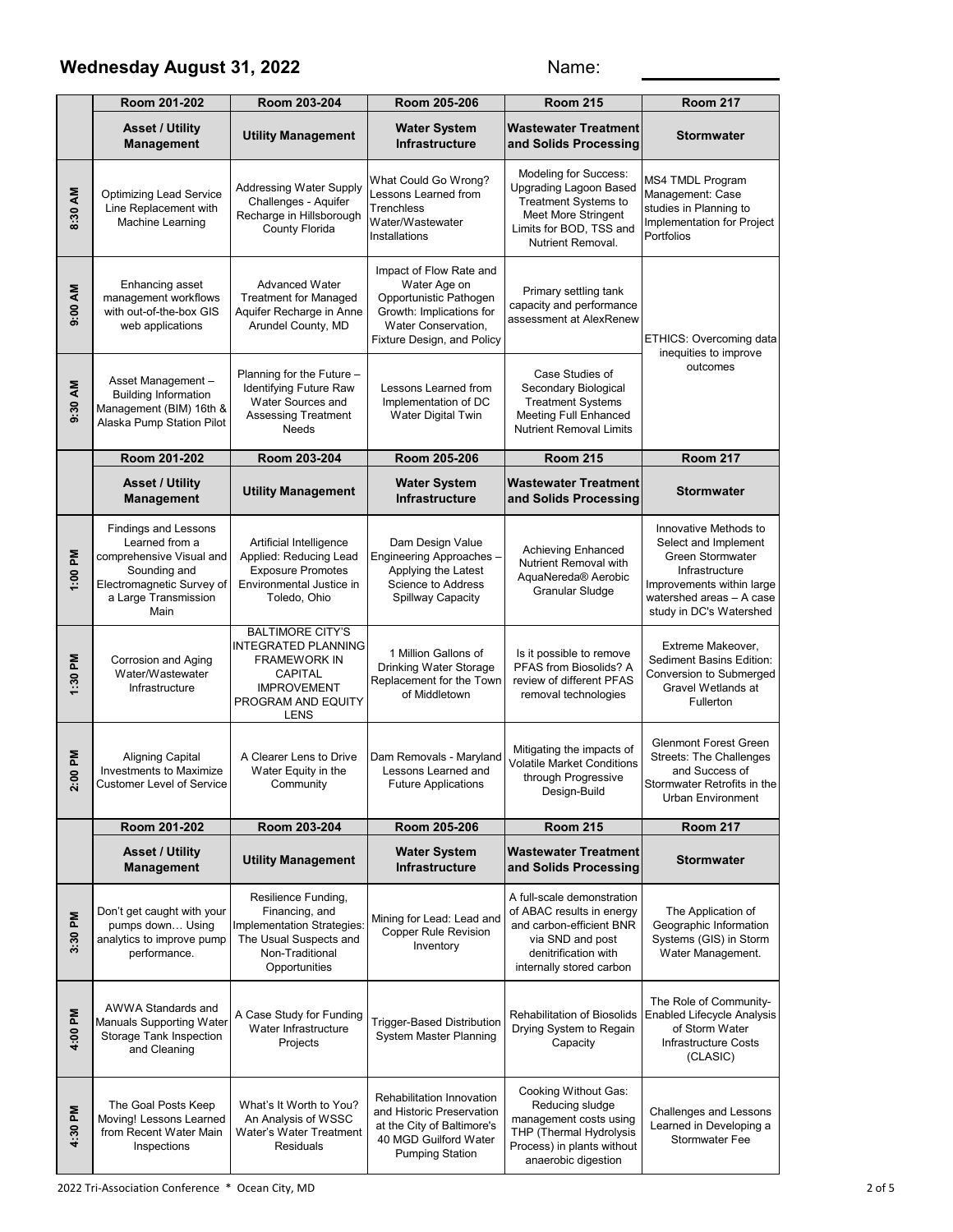#### **Thursday September 1, 2022 Name:**

|                      | Room 201-202                                                                                                                                                           | Room 205-206<br>Room 203-204<br><b>Room 215</b>                                                                           |                                                                                                                        | <b>Room 217</b>                                                                                                                               |                                                                                                                                                 |
|----------------------|------------------------------------------------------------------------------------------------------------------------------------------------------------------------|---------------------------------------------------------------------------------------------------------------------------|------------------------------------------------------------------------------------------------------------------------|-----------------------------------------------------------------------------------------------------------------------------------------------|-------------------------------------------------------------------------------------------------------------------------------------------------|
|                      | <b>Asset / Utility Management</b>                                                                                                                                      | <b>Utility Management</b>                                                                                                 | <b>Water System</b>                                                                                                    | <b>Wastewater Treatment and</b>                                                                                                               | <b>Wastewater Collection</b>                                                                                                                    |
|                      |                                                                                                                                                                        |                                                                                                                           | Infrastructure                                                                                                         | <b>Solids Processing</b>                                                                                                                      | <b>Systems</b>                                                                                                                                  |
| 8:30 AM              | Biosolids Facilities Planning -<br>Using Asset Management and<br>Adaptive Pathways Planning for<br>Milwaukee MSD                                                       | Renewable Power and Microgrid<br>Assessment for a Water<br>Reclamation Facility in Anne<br><b>Arundel County</b>          | Choosing the Right<br>Rehabilitation Technique for<br><b>Water Mains</b>                                               | Degreasing the Pipes: Effectively<br>Processing FOG at the Central<br><b>WPCF</b>                                                             | Rehabilitating a century-old<br>sewer in an environmentally<br>sensitive area with permissions<br>from multiple agencies in<br>Washington, D.C. |
| 9:00 AM              | <b>Ensuring Critical Asset</b><br>Optimization and Uptime using<br>Artificial Intelligence                                                                             | Can Backup Generator<br>Installations at Wastewater<br><b>Treatment Facilities Generate</b><br>Revenue? - A Case Study    | Dealing with Failure                                                                                                   | Collaborative, Trigger-Based<br>Biosolids Masterplan for Seven-<br>Facility Municipality in the<br>Chesapeake Bay Watershed                   | Flexibility Drives Micro-tunneling<br>Success                                                                                                   |
| 9:30 AM              | Utilizing mobile, battery-operated<br>cellular data recorders with a<br>map-centric approach to<br>municipal water and sanitary<br>sewer system monitoring.            | Engaging the Team -<br>Collaborative Risk Development<br>and Tracking                                                     | From Concept to Reality:<br>Improving the Integrity of Service<br>Reinstatement in CIPP Lined<br>Pressure Pipes        | Two-Stage Partial-<br>Nitritation/Anammox Process<br>Demonstrates Stable and<br>Efficient Treatment of High-<br>Strength Industrial Digestate | Urban Stream and Sewer<br>Improvements in ParallelA<br><b>Challenging Project</b>                                                               |
|                      | Room 201-202                                                                                                                                                           | Room 203-204                                                                                                              | Room 205-206                                                                                                           | <b>Room 215</b>                                                                                                                               | <b>Room 217</b>                                                                                                                                 |
|                      | <b>System</b><br><b>Operations/Maintenance</b>                                                                                                                         | <b>Utility Management</b>                                                                                                 | Sustainability/Resiliency                                                                                              | <b>Wastewater Treatment and</b><br><b>Solids Processing</b>                                                                                   | <b>Wastewater Collection</b><br><b>Systems</b>                                                                                                  |
| 11:00 AM             | Corrosion Test Stations: Repair<br>and Usage                                                                                                                           | Harnessing the Power of Data:<br>Using Key Performance<br>Indicators and Benchmarks to<br><b>Optimize Your Operations</b> | Preparing the Wastewater<br><b>Treatment Facilities Operations</b><br>for Extreme Weather Events                       | Cleanest Effluent in the State?                                                                                                               | Baffled?! Solving Pump Air<br>Binding with Out of Box Thinking<br>Process                                                                       |
| 11:30 AM             | Water Quality Hurdles - Case<br>Study in Balancing Fire<br>Protection with Water Quality for<br>Nitrification Control                                                  | Visualization techniques to<br>improve workforce efficiency                                                               | Machine-Learning Aeration<br>Control for Energy Efficient<br>Secondary Treatment                                       | Upgrades to Aeration System at<br>64 MGD Facility to Optimize<br>Process Aeration Control and<br>Reduce Process Airflow                       | Collection System Odor<br>Abatement for Anne Arundel<br>County                                                                                  |
| 12:00 PM             | Impact of Covid-19 Pandemic<br>Years in Maintaining Water<br>Quality throughout the<br>Washington D.C. Distribution<br>System                                          | Proactive Maintenance Planning<br>using Robotics, AI and Neural<br>Networks                                               | Resilience through simulation:<br>using digital twins to prepare for<br>climate change                                 | Thermal Hydrolysis (THP) -<br>Commissioning Experiences and<br>Considerations                                                                 | Sustainable Energy Solutions for<br>Wastewater Pumping Stations in<br>Anne Arundel County, Maryland                                             |
|                      |                                                                                                                                                                        |                                                                                                                           |                                                                                                                        |                                                                                                                                               |                                                                                                                                                 |
|                      | Room 201-202                                                                                                                                                           | Room 203-204                                                                                                              | Room 205-206                                                                                                           | <b>Room 215</b>                                                                                                                               | <b>Room 217</b>                                                                                                                                 |
|                      | <b>System</b><br><b>Operations/Maintenance</b>                                                                                                                         | <b>Water Treatment</b>                                                                                                    | Sustainability/Resiliency                                                                                              | <b>Wastewater Treatment and</b><br><b>Solids Processing</b>                                                                                   | <b>Wastewater Collection</b><br><b>Systems</b>                                                                                                  |
| 2:00 PM              | Screening Failure at an Aging<br>Wastewater Pump Station -<br><b>Expedited Design and</b><br><b>Construction for Emergency</b><br>Repairs                              | Lead and Copper Rule Revisions<br>- Case Studies on Ways to<br>Simplify Compliance                                        | Offsetting the Grid and Providing<br>Backup Power to Maintain<br>Critical Operations for the<br>Frederick County WWTP  | <b>Ballasted Flocculation and</b><br>Clarification for Ultra-low Total<br>Phosphorus Reduction                                                | Using Transmissive Acoustics to<br>Prioritize Sewer Cleaning and<br>Reduce SSOs in Rockville, MD                                                |
| ᇍ<br>2:30            | Planning, Design, and Data<br>Management Considerations for<br>Plant Optimization                                                                                      | Surveying Costs on The PFAS<br>Roadmap                                                                                    | <b>Mapping Thermal Energy</b><br>Exchange Potential from Urban<br>Colorado and Suburban<br>Maryland Collection Systems | Augmenting Anaerobic Digestion<br>Performance with Recuperative<br>Thickening in Dubai                                                        | How to Find the Sweet Spot for<br>Sewer Cleaning Frequency                                                                                      |
| 3:00 PM              | Nutrient Management within a<br><b>Bubble Permit</b>                                                                                                                   | Let's Break down Forever<br>Chemicals; Insights from Design/<br>Build Approach to Provide PFAS<br>Treatment               | Award winning efficiency - CHP<br>for the Piscataway Bioenergy<br>Project                                              | Upgrade and Rehabilitation of<br>Two Headworks Facilities in<br>Southern Delaware                                                             | Six Years of SL-RAT Data and<br>What has Baltimore County<br>Learned?                                                                           |
|                      | Room 201-202                                                                                                                                                           | Room 203-204                                                                                                              | Room 205-206                                                                                                           | <b>Room 215</b>                                                                                                                               | <b>Room 217</b>                                                                                                                                 |
|                      | <b>System</b>                                                                                                                                                          | <b>Water Treatment</b>                                                                                                    | <b>Sustainability/Resiliency</b>                                                                                       | <b>Wastewater Treatment and</b>                                                                                                               | <b>Wastewater Collection</b>                                                                                                                    |
| $\mathbf{M}$<br>4:00 | <b>Operations/Maintenance</b><br>Practical Ways to Keep Your<br>SCADA System Secure An<br>Overview of Cyber-Security<br>Standards, Best Practices, and<br>Technologies | Optimization of the Residuals<br>Handling Process at the<br>Patuxent Water Filtration Plant                               | From Floyd to Florence: Impacts<br>of Extreme Hurricane Events on<br>the Tar-Pamlico River Basin,<br>North Carolina    | <b>Solids Processing</b><br>Using multiple treatment stages<br>to provide more thorough odor<br>control and reduction in<br>operating costs   | <b>Systems</b><br>Large Diameter Pipe and Tunnel<br>Rehabilitation Challenges on the<br>Potomac Interceptor                                     |
| 4:30 PM              | Smart Operations and<br>Maintenance: Human versus Al-<br>based Monitoring in Water and<br><b>Wastewater Treatment Plants</b>                                           | <b>FAST-TRACK</b><br>COLLABORATIVE DESIGN OF<br>A MEMBRANE WATER<br><b>TREATMENT PLANT</b>                                | Adapting Collection System<br>Infrastructure to Changing Flood<br>Vulnerabilities - Eastern<br>Seaboard Case Studies   | Sludge Densification: Emerging<br>and Efficient Way to Look at<br><b>Biological Nutrient Removal</b><br>Treatment                             | Box-Tunneling Saves the Day<br>from Utility Congestion                                                                                          |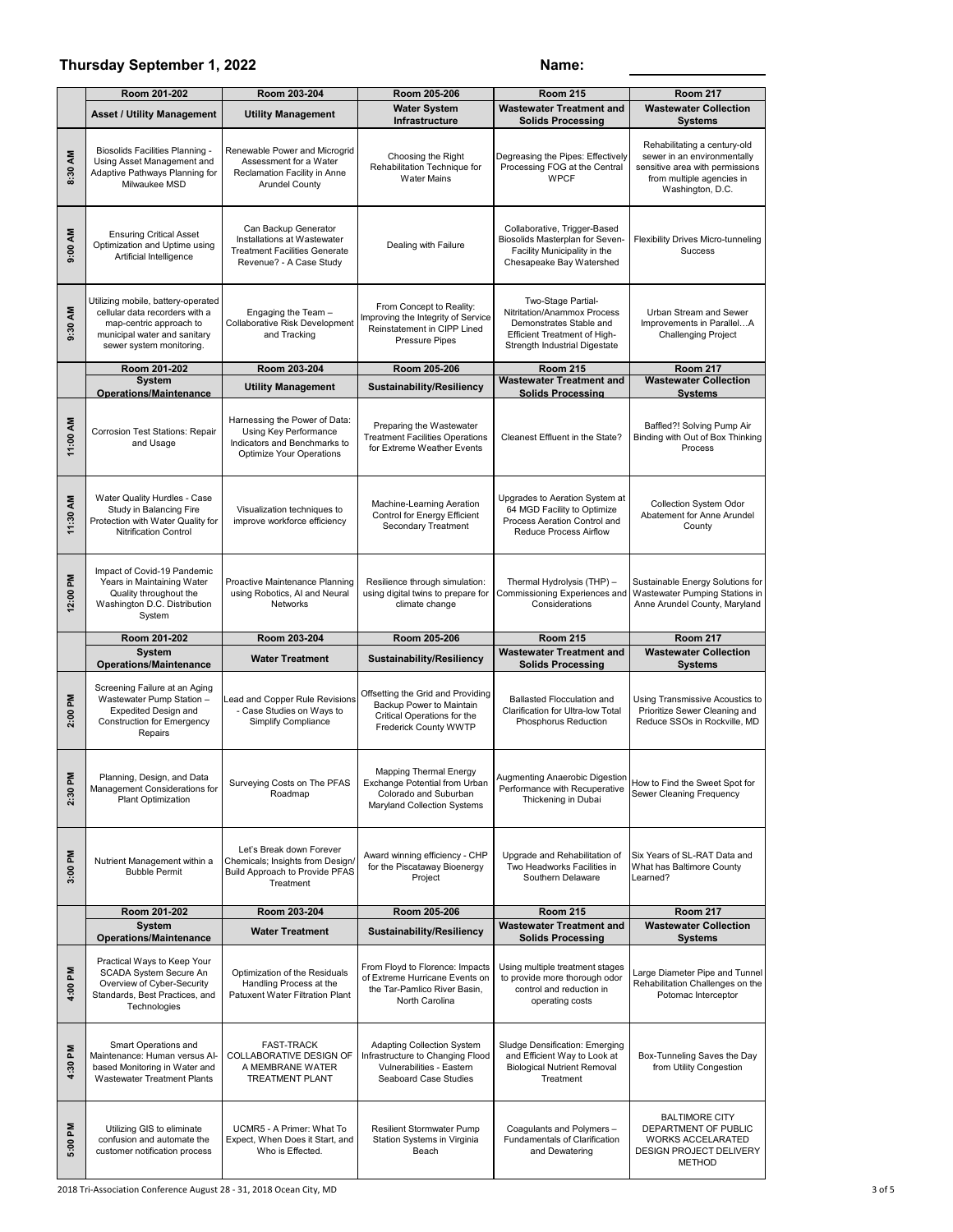## **Friday September 2, 2022**

|                    | Room 201-202                                                                                                                       | Room 203-204                                                                                                                                       | Room 205-206                                                                                                                                                   |
|--------------------|------------------------------------------------------------------------------------------------------------------------------------|----------------------------------------------------------------------------------------------------------------------------------------------------|----------------------------------------------------------------------------------------------------------------------------------------------------------------|
|                    | <b>Asset / Utility</b><br><b>Management</b>                                                                                        | <b>Utility Management</b>                                                                                                                          | <b>Sustainability/Resiliency</b>                                                                                                                               |
| 9:00 AM            | Minimizing Risk during<br><b>SmartBall Leak Detection</b><br>Inspections                                                           | Lessons Learned:<br><b>Managing Large Scale</b><br>Progressive Design Build<br><b>Water Projects</b>                                               | The Journey to Silver: Envision<br>Sustainability Award at the Little<br><b>Patuxent Water Reclamation</b><br>Plant                                            |
| 9:30 AM            | <b>WSSC Water</b><br>Consolidated Laboratory-<br>"Easily visualize your<br>building assets using a<br>digital twin"                | <b>CMAR Delivery Enhances</b><br>Design of New Raw<br><b>Wastewater Pump Station</b><br>at the Noman M. Cole Jr.<br><b>Pollution Control Plant</b> | <b>WSSC Water Consolidated</b><br>Laboratory - "How to Deliver a<br>Sustainable Water Quality Lab"                                                             |
|                    | Room 201-202                                                                                                                       | Room 203-204                                                                                                                                       | Room 205-206                                                                                                                                                   |
|                    | <b>Wastewater Treatment</b><br>and Solids Processing                                                                               | <b>Utility Management</b>                                                                                                                          | <b>Sustainability/Resiliency</b>                                                                                                                               |
| 10:15 AM           | Continuous flow aerobic<br>granulation: Revisiting<br>biological aggregates for<br>process intensification                         | The Innovation Journey at<br><b>WSSC Water - Mapping</b><br>Out Success!                                                                           | CMAR and early contractor<br>involvement puts critical<br>infrastructure project on path to<br><b>SUCCESS</b>                                                  |
| <b>NA</b><br>10:45 | Lessons Learned: It Pays<br>to Pause                                                                                               | Cybersecurity<br>Infrastructure: A Must for<br>Water Utilities of the 21st<br>Century                                                              | <b>Building Back a Resilient and</b><br>Sustainable Wastewater<br><b>System Using Emergency</b><br>Management Funding to<br>Maximize the Benefit-Cost<br>Ratio |
| 11:15 AM           | <b>Transitioning A Large</b><br><b>Wastewater Treatment</b><br><b>Facility from Local Control</b><br>to Plant-wide SCADA<br>System | S-O-S, PLEASE,<br>SOMEBODY HELP ME:<br><b>BALTIMORE CITY'S</b><br>SEWAGE-ONSITE-<br>SUPPORT PILOT<br>PROGRAM HELPING<br><b>RESIDENTS ON</b>        | Why the KISS Principle is the<br><b>Right Solution for Flood</b><br>Protection at Leonardtown<br><b>WWTP</b>                                                   |

# **Tuesday August 30, 2022 Pre-Conference Workshops**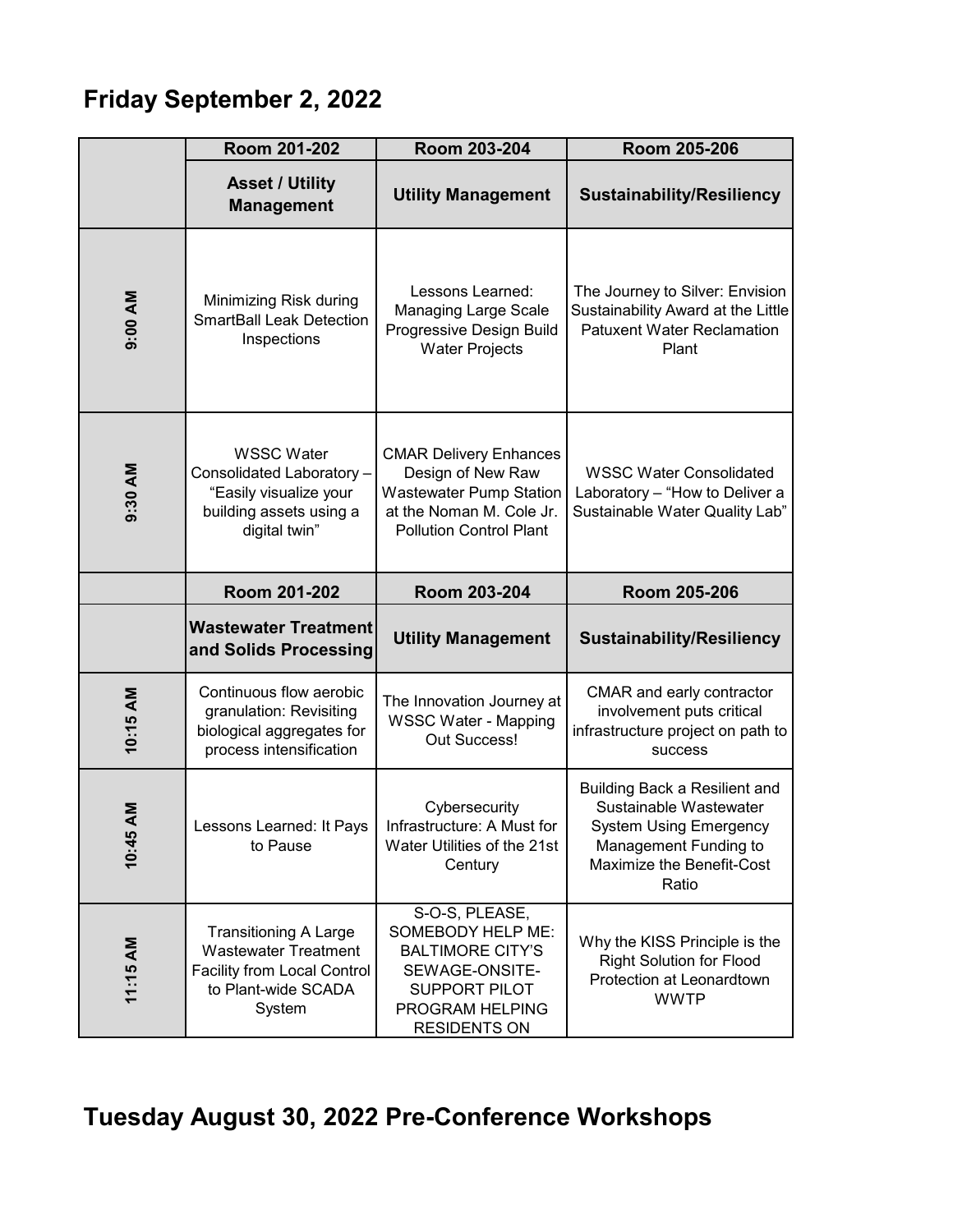|                                         | Room 201-202                                                                                   |
|-----------------------------------------|------------------------------------------------------------------------------------------------|
| ᅙ<br>PM to 4:15<br>1.001                | Pre-Conference<br>Workshop: Asset<br>Management<br><b>NonProcess Credit:</b>                   |
|                                         | Room 203-204                                                                                   |
| ᅙ<br>104:15<br>_<br>Ma<br>$\frac{6}{1}$ | Pre-Conferencen<br>Workshop: The Science of<br>Manholes<br><b>NonProcess Credit:</b>           |
|                                         | Room 205-206                                                                                   |
| 1:00 PM to 4:15 PM                      | US EPA presents Building<br>Water Resilience in Your<br>Community<br><b>NonProcess Credit:</b> |